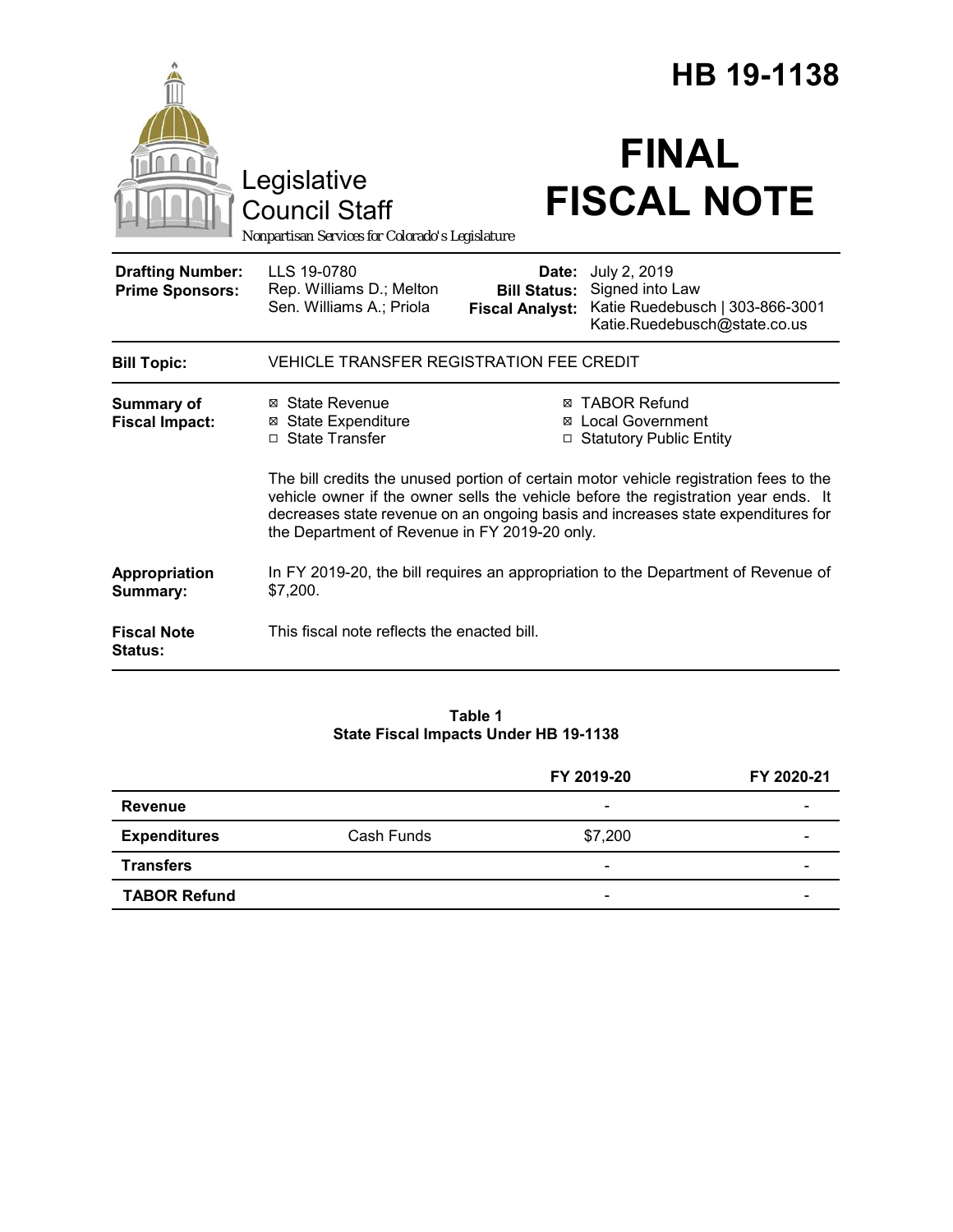July 2, 2019

# **Summary of Legislation**

Under current law, vehicle owners receive a prorated credit of taxes and some registration fees when a vehicle is sold before the end of the vehicle registration year. This bill extends that credit to additional registration fees and allows a vehicle owner transfer the credit to another person. The credit is only allowed if the total prorated credit of specific ownership tax and registration fees exceeds \$10.

### **Background**

Vehicles in Colorado are registered for a 12-month period, with registration expiring on the last day of the month of the 12-month registration period. Persons registering a vehicle in Colorado pay registration fees and surcharges, specific ownership taxes, and title fees. Registration fees are based on the empty weight and type of vehicle. Currently, the Department of Revenue credits a majority of registration fees to a vehicle owner when the owner sells a vehicle or transfers his or her license plates to a new vehicle.

#### **State Revenue**

Beginning in FY 2019-20, the bill may decrease revenue to several cash funds from registration fees.

**Highway Users Tax Fund.** The bill may decrease revenue from to the Highway Users Tax Fund (HUTF) from any credited road safety surcharge, late registration fees, and temporary registration permit fees. Of this HUTF revenue, 65 percent goes to the State Highway Fund in the Colorado Department of Transportation. Revenue from these registration fees in the HUTF is subject to TABOR.

**Motorcycle Operator Safety Training Account.** The bill may decrease revenue to the Motorcycle Operator Safety Training (MOST) Operating Account in the Department of Public Safety from credited motorcycle surcharge registration fees. The MOST program promotes motorcycle safety and supports training courses. Revenue in the MOST Operating Account is subject to TABOR.

**Bridge Special Fund.** The bill may decrease revenue to the Bridge Special Fund from credited bridge safety surcharges. Revenue in the Bridge Special Fund is used for the repair and rehabilitation of functionally obsolete and structurally deficient bridges. Revenue in the Bridge Special Fund is not subject to TABOR.

**Other funds.** The bill may decrease revenue to the Breast and Cervical Cancer Prevention and Treatment Fund and the Pet Overpopulation Fund. Revenues in these funds come from a surcharge on the use of two group special license plates: the Breast Cancer Awareness license plate and the Adopt a Shelter Pet license plate. Revenue in these funds is not subject TABOR.

#### **State Expenditures**

In FY 2019-20, the Department of Revenue requires one-time programming costs of \$7,200 to update the Driver License, Record, Identification and Vehicle Enterprise Solutions (DRIVES) system in order to update the number of registration fees that are credited to vehicle owners upon sale. Programming costs are calculated at 32 hours at a rate of \$225 per hour.